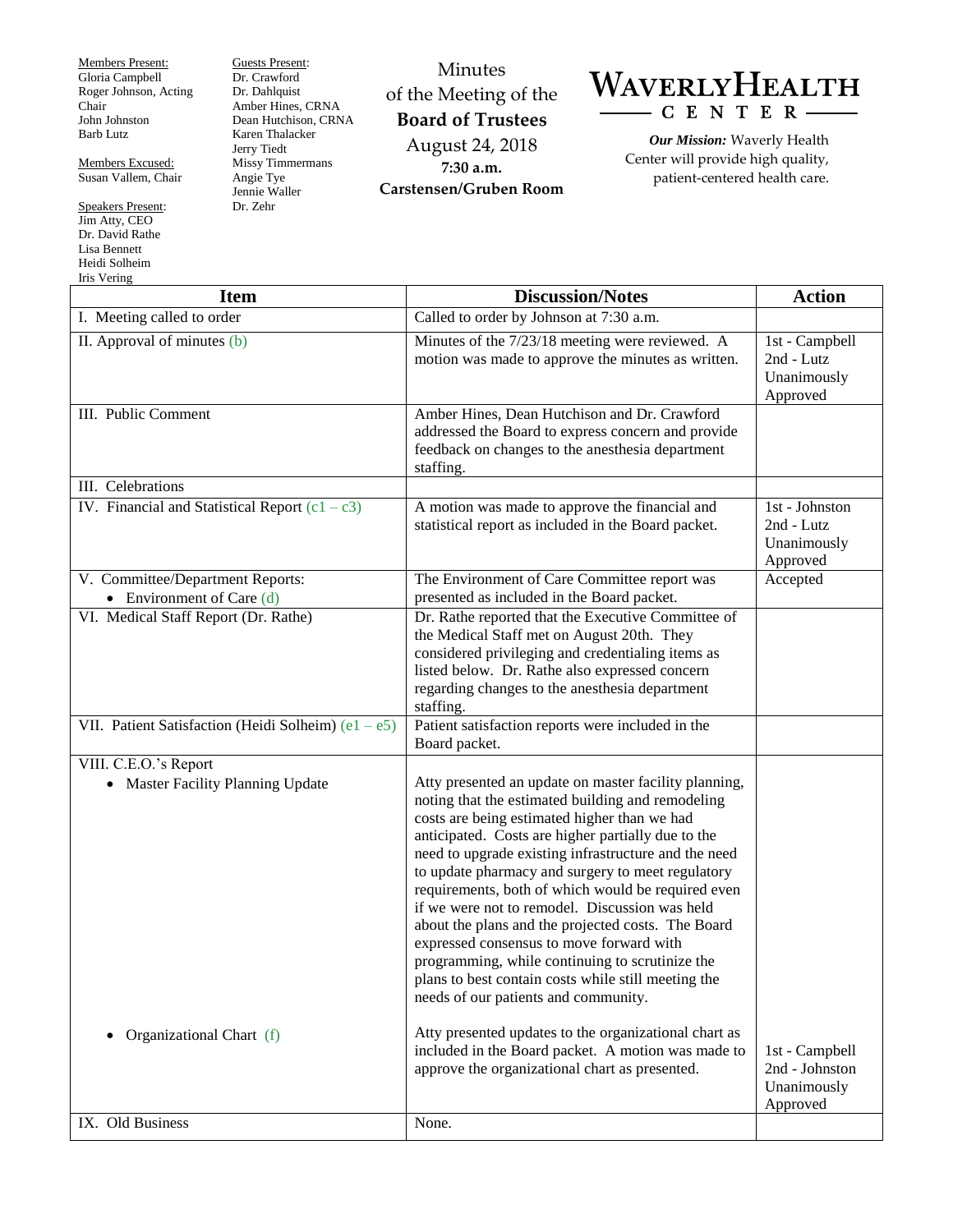| X. New Business<br>• Leasing Associates of Barrington<br>Agreement $(g)$                                                                                                                                                                                                                                                                                                                                                                                                                                                                                                                                                                                                                                                                                                                                                                                                                                                                                                                                                                                                                                                                                                                                                                                                             | Solheim presented a five-year operating lease<br>agreement with Leasing Associates of Barrington for<br>a Sysmex XN-550 Automated Hematology System,<br>an XN-450 Automated Hematology System, and an<br>XNL RET License Kit. A motion was made to<br>approve the operating lease as presented.                                                              | 1st - Campbell<br>2nd - Johnston<br>Unanimously              |
|--------------------------------------------------------------------------------------------------------------------------------------------------------------------------------------------------------------------------------------------------------------------------------------------------------------------------------------------------------------------------------------------------------------------------------------------------------------------------------------------------------------------------------------------------------------------------------------------------------------------------------------------------------------------------------------------------------------------------------------------------------------------------------------------------------------------------------------------------------------------------------------------------------------------------------------------------------------------------------------------------------------------------------------------------------------------------------------------------------------------------------------------------------------------------------------------------------------------------------------------------------------------------------------|--------------------------------------------------------------------------------------------------------------------------------------------------------------------------------------------------------------------------------------------------------------------------------------------------------------------------------------------------------------|--------------------------------------------------------------|
| Training Today Agreement (h1)<br>$\bullet$                                                                                                                                                                                                                                                                                                                                                                                                                                                                                                                                                                                                                                                                                                                                                                                                                                                                                                                                                                                                                                                                                                                                                                                                                                           | Vering presented a three-year agreement with<br>Training Today for Sexual Harassment & Equal<br>Opportunity (EEO) Training.                                                                                                                                                                                                                                  | Approved                                                     |
| HealthStream Agreement (h2)                                                                                                                                                                                                                                                                                                                                                                                                                                                                                                                                                                                                                                                                                                                                                                                                                                                                                                                                                                                                                                                                                                                                                                                                                                                          | Vering presented a three-year agreement with<br>HealthStream for online education services.<br>A motion was made to approve both educational<br>agreements as presented.                                                                                                                                                                                     | 1st - Campbell<br>$2nd - Johnson$<br>Unanimously<br>Approved |
| Environment of Care (EOC) Annual<br>Evaluations (i2-i7)                                                                                                                                                                                                                                                                                                                                                                                                                                                                                                                                                                                                                                                                                                                                                                                                                                                                                                                                                                                                                                                                                                                                                                                                                              | Bennett presented the EOC Fiscal Year 2018 annual<br>evaluations as included in the Board packets. A<br>motion was made to approve the annual evaluations<br>as presented.                                                                                                                                                                                   | 1st - Campbell<br>2nd - Johnston<br>Unanimously<br>Approved  |
| • Request for Privileges:<br>• Michele Barnett, ARNP - Consulting,<br>Mental Health & Psychiatry, Integrated<br><b>Telehealth Partners</b><br>• Patrick Charles, ARNP - Consulting,<br>Mental Health & Psychiatry, Integrated<br><b>Telehealth Partners</b><br>Katelyn Froehner, ARNP - Active, ED<br>and Walk-In Clinic, WHC<br>$\blacksquare$ Mary Nading, PA-C – Courtesy,<br>Orthopedic Surgery, CVMS<br>• Jill Peterson Scott, ARNP - Consulting,<br>Mental Health & Psychiatry, Integrated<br><b>Telehealth Partners</b><br>· Elizabeth Shover, ARNP - Courtesy,<br>Orthopedic Surgery, CVMS<br>Kristin White, MD - Courtesy,<br>Radiology, RCI<br>Provisional Appointment to Medical Staff:<br>■ Vishal Goyal, MD – Consulting,<br>Cardiovascular Disease, CVMS<br>• Sharon Haight-Carter, PMHNP -<br>Consulting, Psychiatry and Mental<br>Health, Integrated Telehealth Partners<br>$\blacksquare$ Ajay Kumar Kaja, MD – Consulting,<br>Cardiovascular Disease, CVMS<br>· Jason Jampoler, RN - Active, Surgical<br>Assist, WHC<br>Reappointment to Medical Staff:<br>• John Alcini, Jr., MD – Consulting,<br>Radiology, RCI<br>• Renu Bansal, MD - Active, Internal<br>Medicine/Nephrology, WHC<br>$\blacksquare$ Robert Bartelt, MD – Courtesy,<br>Orthopedic Surgery, CVMS | Privileging items were presented as individually<br>listed at left. All files have been reviewed by the<br>Executive Committee of the Medical Staff. The<br>Executive Committee recommends approval. A<br>motion was made to approve all privileging items as<br>individually considered and recommended by the<br>Executive Committee of the Medical Staff. | 1st - Johnston<br>2nd - Campbell<br>Unanimously<br>Approved  |
| $\blacksquare$ Alan Brown, MD – Consulting,<br>Pathology, Allen Hospital Pathology<br>• Charles Cibula, DPM - Courtesy,                                                                                                                                                                                                                                                                                                                                                                                                                                                                                                                                                                                                                                                                                                                                                                                                                                                                                                                                                                                                                                                                                                                                                              |                                                                                                                                                                                                                                                                                                                                                              |                                                              |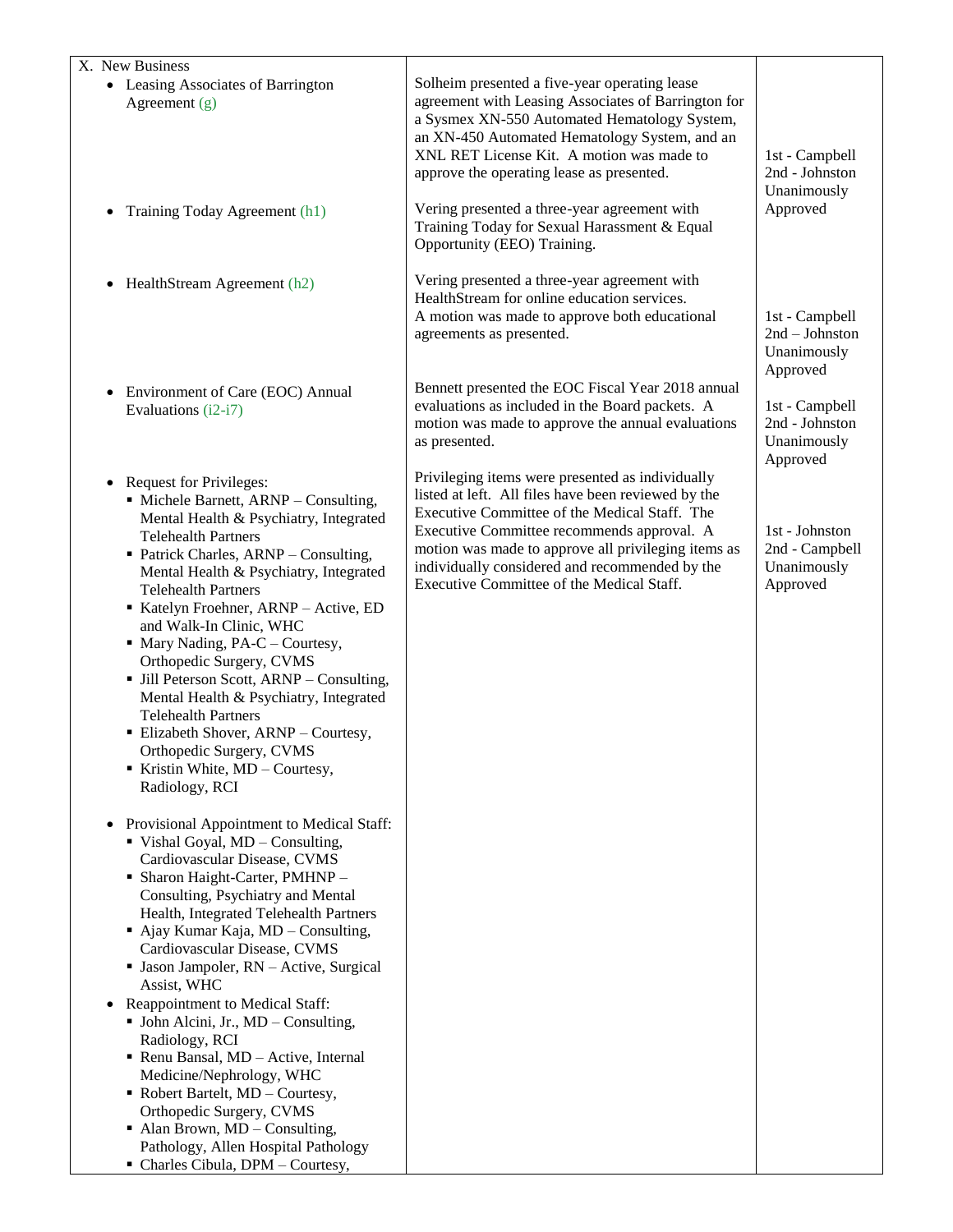| Podiatry, Cedar Valley Podiatry PC                   |  |
|------------------------------------------------------|--|
| • Christopher Considine, DPM - Courtesy,             |  |
| Podiatry, Family Foot Health Care PLC                |  |
| Tarek Daoud, MD - Courtesy,                          |  |
| Nephrology, CVMS                                     |  |
| Gerald Decker, MD - Consulting,                      |  |
| Radiology, RCI                                       |  |
| • John Ebensberger, MD - Active,                     |  |
| Emergency Medicine, WHC                              |  |
| • Claudia Engeler, MD - Consulting,                  |  |
| Radiology, RCI                                       |  |
| $\blacksquare$ Christopher Engeler, MD – Consulting, |  |
| Radiology, RCI                                       |  |
| Rocky Fletcher, CRNA - Active,                       |  |
| Anesthesia, WHC                                      |  |
| · William Fulcher, MD - Courtesy,                    |  |
|                                                      |  |
| Radiology, RCI                                       |  |
| Tamer Ghosheh, MD - Courtesy,<br>Radiology, RCI      |  |
| • Glenn Hammer, MD - Consulting,                     |  |
|                                                      |  |
| Radiology, RCI                                       |  |
| • Brenton Harris, MD – Consulting,                   |  |
| Radiology, RCI                                       |  |
| Teresa Isaacson, ARNP - Active,                      |  |
| ARNP-Family Practice, WHC                            |  |
| Timothy Mulholland, MD - Courtesy,                   |  |
| Urology, Mason City Clinic                           |  |
| • Claro Palma, MD - Ancillary,                       |  |
| Rheumatology, CVMS                                   |  |
| • Jill Paulsen, CRNA - Courtesy -                    |  |
| Locums, Anesthesia, Recruiting                       |  |
| Resources                                            |  |
| • Mark Pedersen, MD – Consulting,                    |  |
| Radiology, RCI                                       |  |
| • Michael Puk, MD - Courtesy,                        |  |
| Ophthalmology, CVMS                                  |  |
| • Ann Rathe, $MD - Active$ , Psychiatry,             |  |
| <b>WHC</b>                                           |  |
| · Nicholas Schmerbach, DPM - Courtesy,               |  |
| Podiatry, Cedar Valley Podiatry, PC                  |  |
| Gary Schweiger, MD - Courtesy,                       |  |
| Radiology, RCI                                       |  |
| • David Smith, MD - Consulting,                      |  |
| Radiology, RCI                                       |  |
| <b>Stephen Styron, MD</b> - Active, OB/Gyn,          |  |
| <b>WHC</b>                                           |  |
| $\blacksquare$ Jarrod Yates, DO – Consulting,        |  |
| Radiology, RCI                                       |  |
|                                                      |  |
| <b>Updated Privileges:</b>                           |  |
| Kerri VanEe, ARNP, ACNP - Active,                    |  |
| ARNP – Orthopedic Surgery, WHC                       |  |
|                                                      |  |
| Recommendations Regarding Provisional                |  |
| Status:                                              |  |
| • Shannon Lau, $MD -$ Courtesy - Locums,             |  |
| OB/Gyn, Independent Contract                         |  |
| • Phillip Lee, MD - Courtesy,                        |  |
| Otolaryngology, Mason City Clinic                    |  |
|                                                      |  |
| <b>Resignations from Medical Staff:</b>              |  |
| • Daniel Miller, MD - Consulting,                    |  |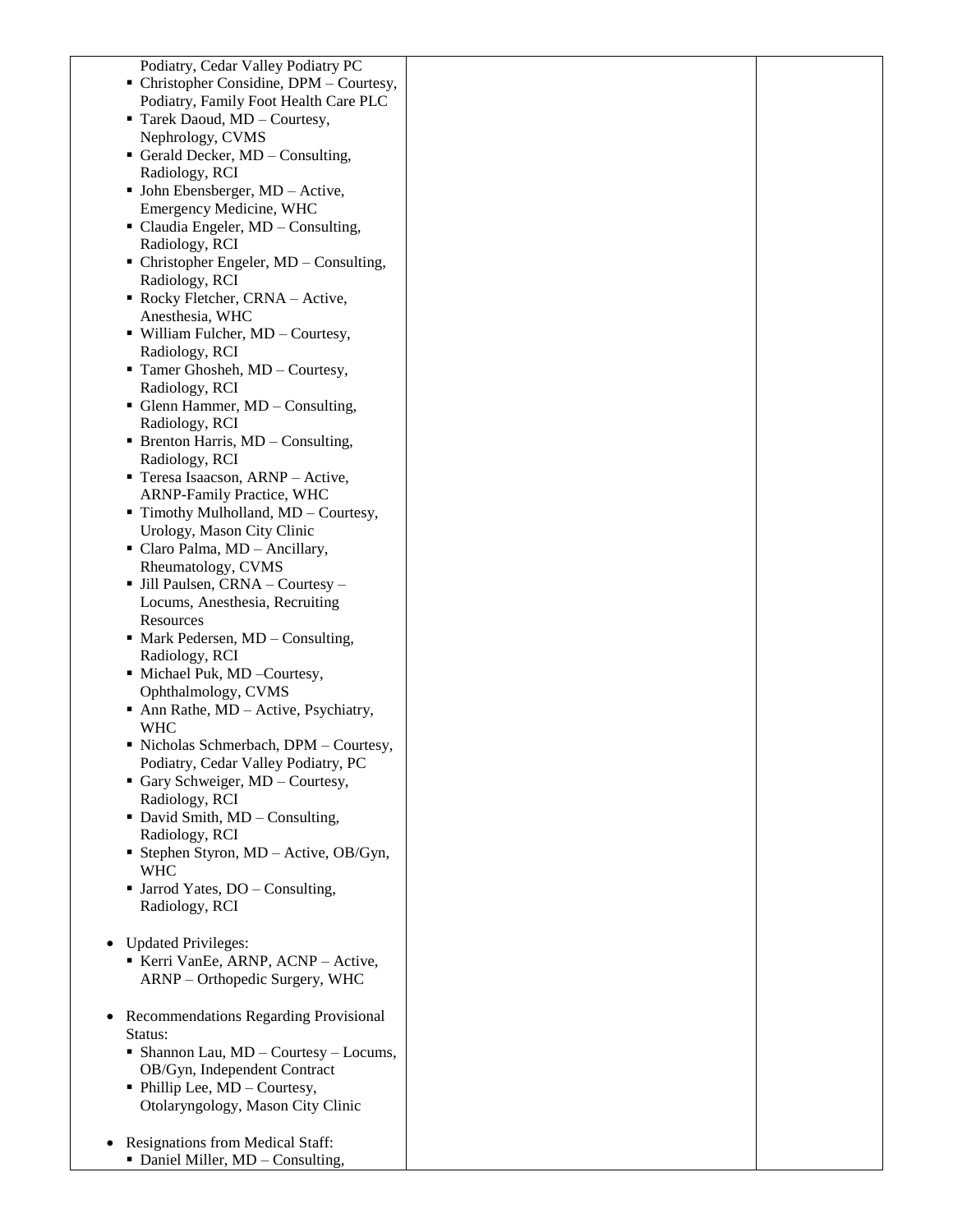| Ophthalmology, CVMS                                                                                                                                                                                                                                                                                                                                                                                                                                                                                                                                                                                                                                                                                                          |                                                                                                                                                                                                                                                                                                                                                                                                                       |                                                             |
|------------------------------------------------------------------------------------------------------------------------------------------------------------------------------------------------------------------------------------------------------------------------------------------------------------------------------------------------------------------------------------------------------------------------------------------------------------------------------------------------------------------------------------------------------------------------------------------------------------------------------------------------------------------------------------------------------------------------------|-----------------------------------------------------------------------------------------------------------------------------------------------------------------------------------------------------------------------------------------------------------------------------------------------------------------------------------------------------------------------------------------------------------------------|-------------------------------------------------------------|
| Revised Clinical Privilege Forms:<br>$\blacksquare$ ARNP (j1)<br>• Cardiovascular Disease $(i2)$<br>• Dermatology $(i3)$<br>Emergency Medicine $(j20)$<br>General Surgery $(i4)$<br>· Interventional Pain Management -<br>Physician $(i5)$<br>• Nephrology $(j6)$<br>Neurology and Sleep Medicine $(j7)$<br>• Obstetrics & Gynecology $(j8)$<br>• Ophthalmology $(j9)$<br>• Orthopedic Surgery $(i10)$<br>• Otolaryngology and Sleep Medicine<br>(i11)<br>• Physician Assistant $(j12)$<br>• Physician Assistant - Emergency<br>Medicine $(i13)$<br>• Podiatry $(i14)$<br>• Pulmonary Medicine $(i15)$<br>• Radiology $(i16)$<br>Surgical Assist – RN $(i17)$<br>$\blacksquare$ Urology (j18)<br>• Vascular Medicine $(i19)$ | The revised clinical privilege forms, listed at left,<br>were presented for review as included in the Board<br>packets. The privilege forms have been reviewed by<br>the Executive Committee of the Medical Staff and<br>are recommended for approval. A motion was made<br>to approve the privilege forms as written.                                                                                                | 1st - Campbell<br>2nd - Johnston<br>Unanimously<br>Approved |
| <b>Finance Committee</b>                                                                                                                                                                                                                                                                                                                                                                                                                                                                                                                                                                                                                                                                                                     | Bennett reported that Finance Committee did not<br>meet this month.                                                                                                                                                                                                                                                                                                                                                   |                                                             |
| • Capital Request – Myosure $(k1)f$                                                                                                                                                                                                                                                                                                                                                                                                                                                                                                                                                                                                                                                                                          | Bennett presented a budgeted capital request for<br>Myosure at a cost not to exceed \$33,905. The<br>request is coming forward for approval due to being<br>over the budgeted amount due to including necessary<br>instrumentation. A motion was made to approve the<br>capital request as presented.                                                                                                                 | 1st - Johnston<br>2nd - Campbell<br>Unanimously             |
| $\blacksquare$ Capital Request – Power – Total Joint<br>and Medium $(k2)$                                                                                                                                                                                                                                                                                                                                                                                                                                                                                                                                                                                                                                                    | Bennett presented a budgeted capital request for<br>Power – Total Joint and Medium at a cost not to<br>exceed \$150,000. The request was partially<br>budgeted, and the additional costs are being<br>transferred from another budgeted item. The request<br>is coming forward for approval due to the amount<br>being over the \$50,000 threshold. A motion was<br>made to approve the capital request as presented. | Approved<br>1st - Campbell<br>2nd - Johnston<br>Unanimously |
| $\blacksquare$ Capital Report (k3)<br>$\blacksquare$ Cash Transfer Report (k4)                                                                                                                                                                                                                                                                                                                                                                                                                                                                                                                                                                                                                                               | Bennett presented the capital report and cash transfer<br>report as included in the Board packets.                                                                                                                                                                                                                                                                                                                    | Approved                                                    |
| • Financial Assistance Requests                                                                                                                                                                                                                                                                                                                                                                                                                                                                                                                                                                                                                                                                                              | There were no applications for financial assistance.                                                                                                                                                                                                                                                                                                                                                                  |                                                             |
| • Financial Assistance Annual Review (1)                                                                                                                                                                                                                                                                                                                                                                                                                                                                                                                                                                                                                                                                                     | The financial assistance annual review was included<br>in the Board packet.                                                                                                                                                                                                                                                                                                                                           |                                                             |
| Person-Centered Care Update                                                                                                                                                                                                                                                                                                                                                                                                                                                                                                                                                                                                                                                                                                  | Solheim presented a person-centered care update,<br>announcing that we have achieved Planetree<br>recertification at the gold level. She noted that we<br>are currently working on our care partners program<br>to meet requirements of upcoming legislation.                                                                                                                                                         |                                                             |
| Joint Commission Survey                                                                                                                                                                                                                                                                                                                                                                                                                                                                                                                                                                                                                                                                                                      | Vering reported that we had our Joint Commission<br>accreditation survey for the hospital and sleep                                                                                                                                                                                                                                                                                                                   |                                                             |